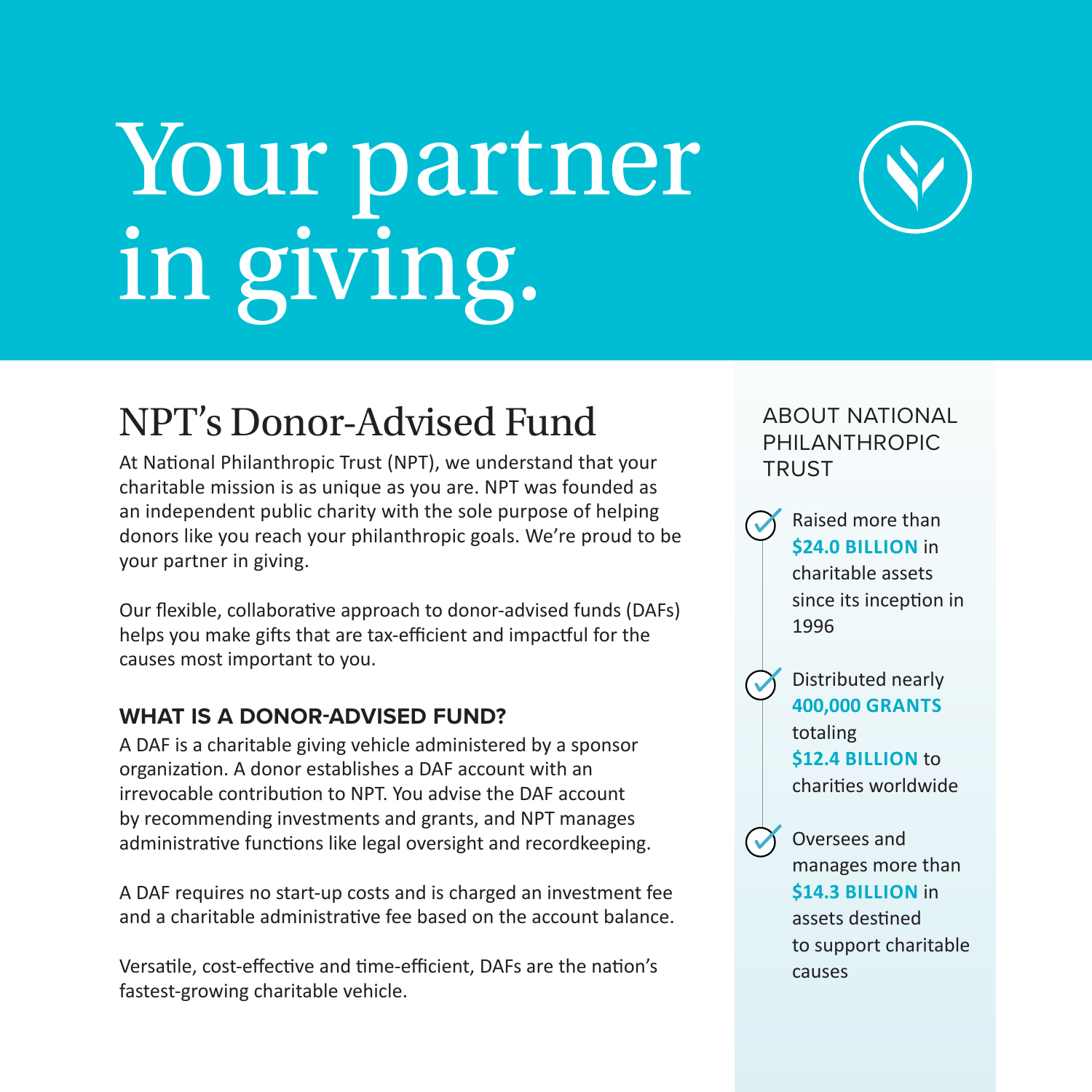

## Benefits of a donor-advised fund

- **• Recommend Grants Your Way:** Grant locally or internationally, with recognition or with total anonymity. Create specialized grant agreements or recurring grants to any qualified charity.
- **• Manage Your Gift Timing:** Make a charitable gift whenever it makes sense for your financial planning, and support your favorite charities whenever they are most in need.
- **• Contribute a Variety of Assets:** Contribute assets including stock, real estate and tangible personal property to create philanthropic capital.
- **• Receive Tax Advantages:** Receive a fair market value tax deduction and avoid capital gains tax on contributions of complex assets held longer than one year. Carry forward the excess deduction for five tax years.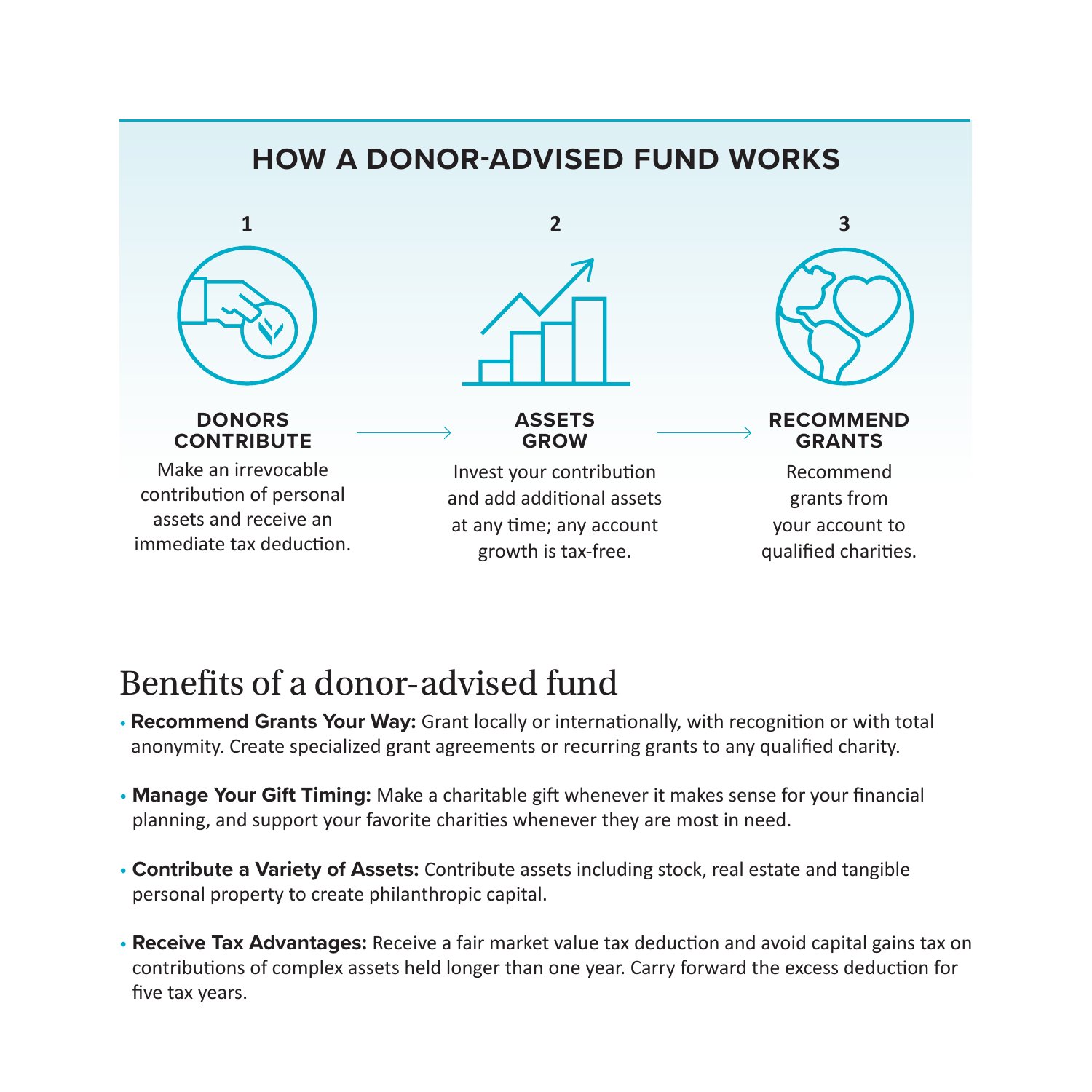## What NPT offers

#### **• Quick, easy setup**

NPT can establish your new DAF in less than a day and does not charge set-up fees.

#### **• Charitable Legacy**

NPT allows you to establish a legacy of giving beyond your lifetime by naming charitable beneficiaries and/or successors who can recommend grants.

#### **• Advisor-Managed Accounts**

If you give \$500,000 or more, your financial advisor may recommend a custom investment portfolio, subject to NPT's investment policy.

#### **• Advanced Philanthropic Services**

NPT's philanthropic experts can help you develop a personal giving strategy or identify charities that align with your mission. For DAFs of \$5 million or more, NPT offers specialized concierge support.

## Use an NPT DAF when you are:

- **Giving strategically.** A DAF can help you increase your charitable impact and streamline your philanthropy, making it even easier to make a difference.
- **Facing a wealth event** like the sale of a business or a merger. You can incorporate a charitable contribution into these wealth events to alleviate your tax burden.
- **Preparing for estate or retirement planning.** You can prefund charitable giving now to support your favorite causes later—even after your lifetime.

#### **DAF contribution tax benefits:**

DEDUCT UP TO **30%** ADJUSTED GROSS INCOME FOR GIFTS OF STOCK

DEDUCT UP TO **60%** ADJUSTED GROSS INCOME FOR GIFTS OF CASH

––––––––

AVOID UP TO **23.8%** CAPITAL GAINS TAX FOR GIFTS OF

––––––––

APPRECIATED ASSETS

*NPT is a public charity, and contributions to an NPT DAF offer the greatest allowable tax benefits.*

*NPT does not provide legal or tax advice. We strongly encourage you to consult with your tax advisor or attorney before making charitable contributions.*